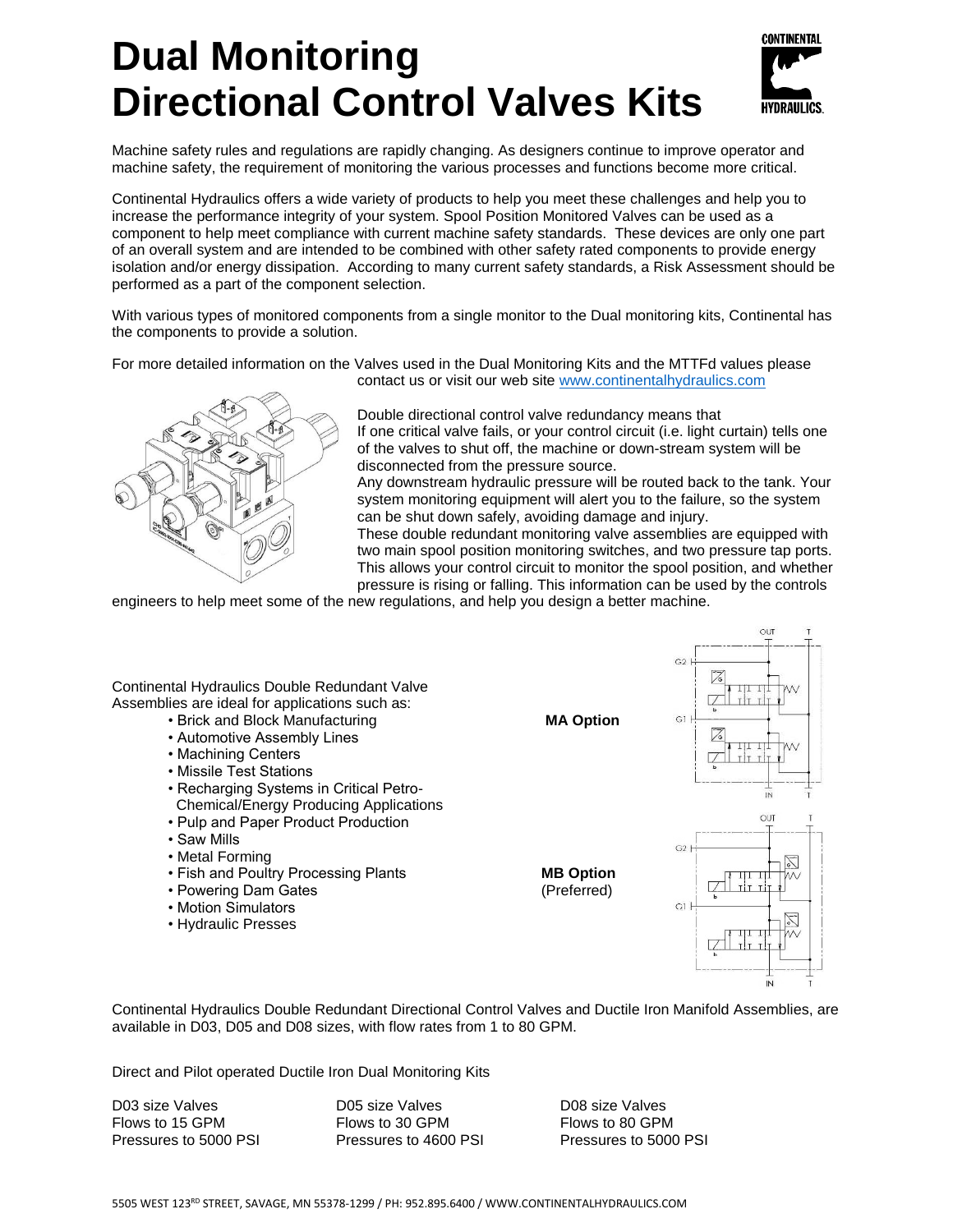## **Kit Dual Monitoring D03 Direct Operated**



Ductile Iron Manifold

**Ordering Code:**

KIT DUAL MONITORING D03S-D24K1-A<sup>-1</sup>-M1641

**NFPA D03 Monitored valve 24 VDC DIN Connection Coils M12 4 Pin Switch Connection** 

| <b>Position Monitored</b> |           |                         |  |  |
|---------------------------|-----------|-------------------------|--|--|
|                           | <b>MA</b> | Change at On condition  |  |  |
|                           | <b>MB</b> | Change at Off condition |  |  |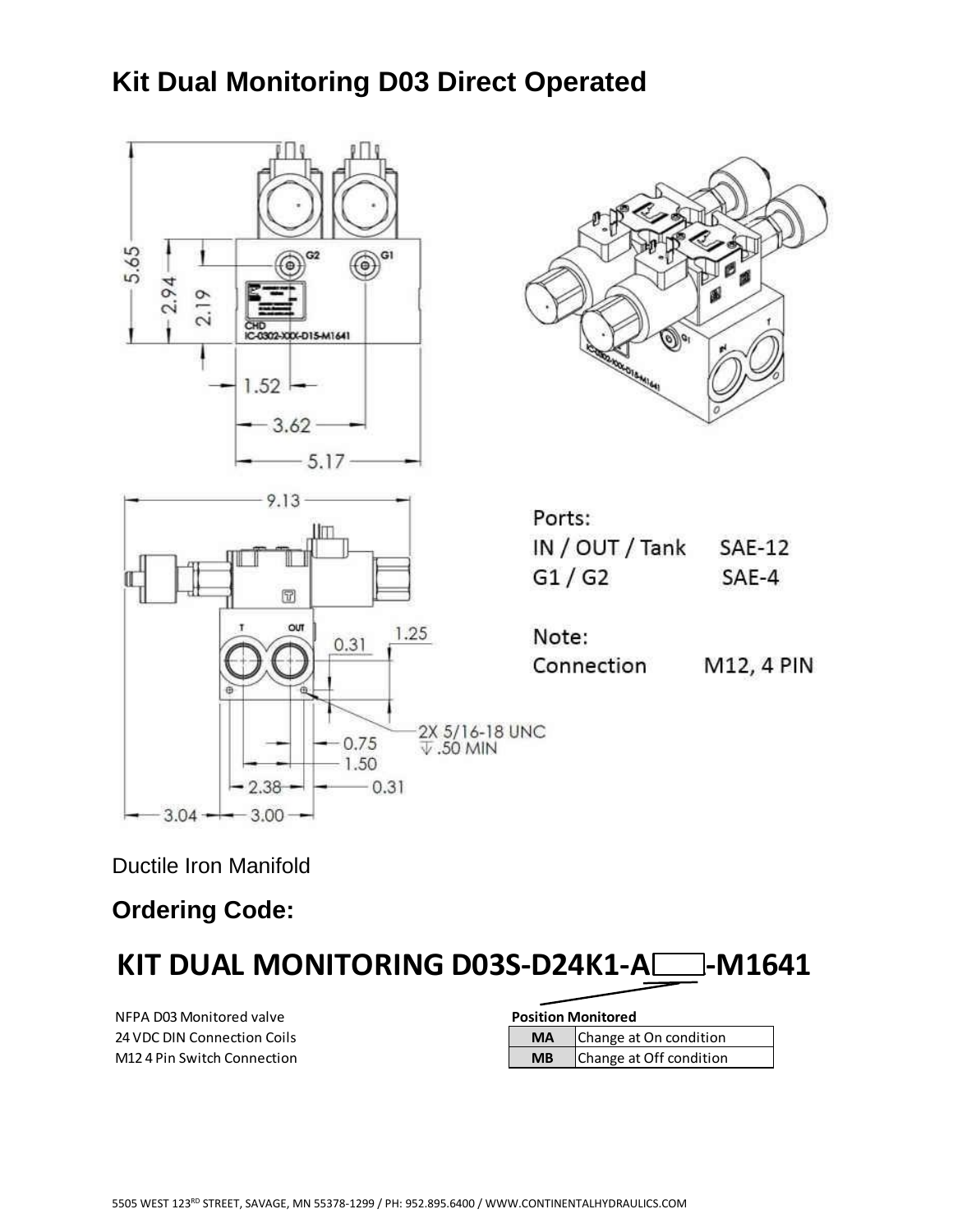## **Kit Dual Monitoring D05 Direct Operated**





Ductile Iron Manifold

#### **Ordering Code:**

|  | KIT DUAL MONITORING D05S-D24K1-ACCO-M1642 |  |  |  |
|--|-------------------------------------------|--|--|--|
|  |                                           |  |  |  |

**NFPA D05 Monitored valve 24 VDC DIN Connection Coils M12 4 Pin Switch Connection** 

| <b>Position Monitored</b> |           |                         |  |  |
|---------------------------|-----------|-------------------------|--|--|
|                           | <b>MA</b> | Change at On condition  |  |  |
|                           | <b>MB</b> | Change at Off condition |  |  |